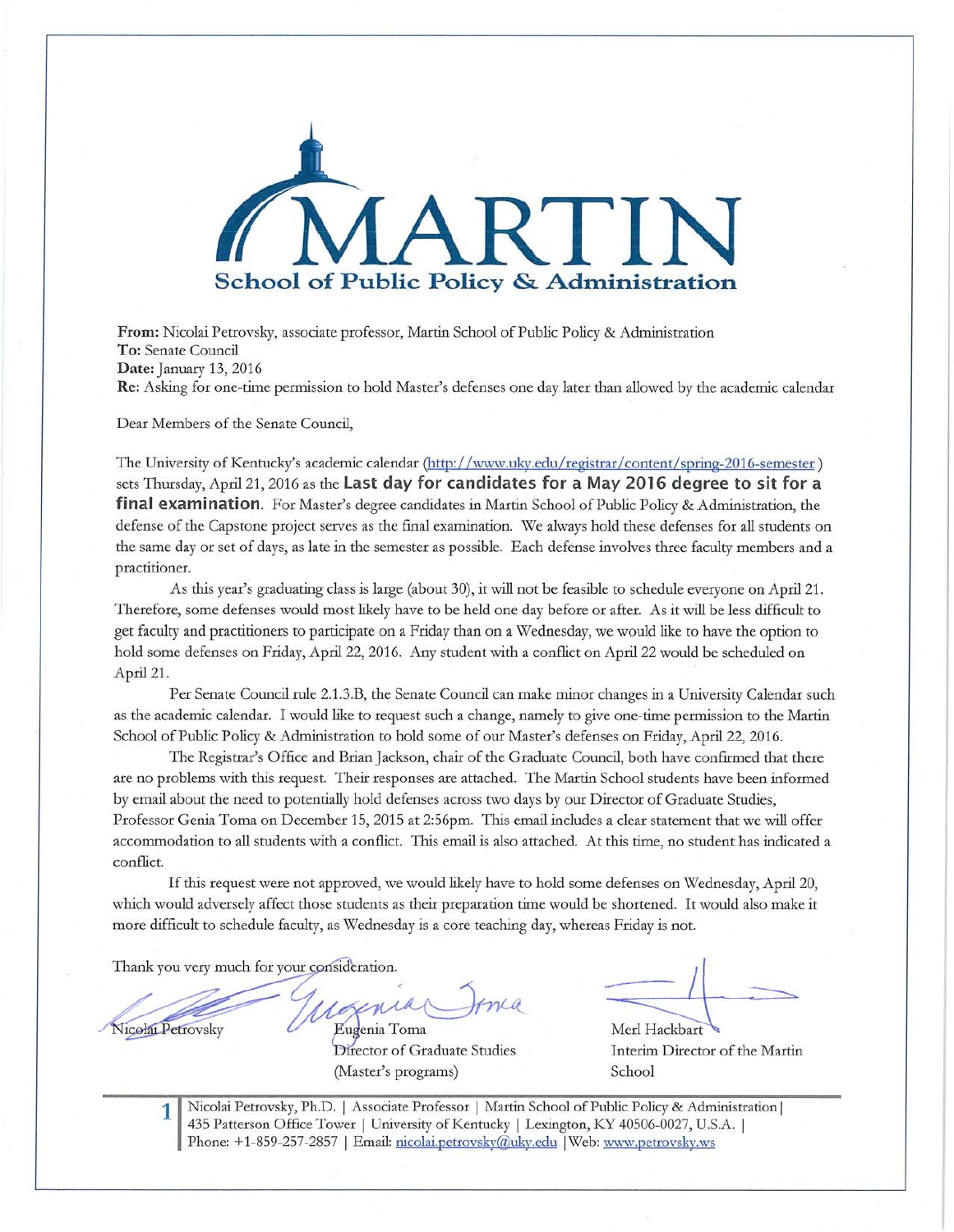| From:        | Timoney, David M                                     |
|--------------|------------------------------------------------------|
| To:          | Petrovsky, Nicolai                                   |
| Subject:     | RE: Reply requested: Martin School Master"s defenses |
| Date:        | Tuesday, January 12, 2016 3:32:59 PM                 |
| Attachments: | image001.png                                         |
|              | image002.png                                         |
|              | image003.png                                         |
|              | image004.png                                         |
|              | image005.png                                         |

Hi Nicolai,

On behalf of the Registrar's Office, I see no objections to this as long as all of the students agree to this additional date. I also want to express my support of the official approval process of the Senate.

Thank you, David

## **David M. Timoney**

Associate Registrar for Communications University of Kentucky 12C Funkhouser Building Lexington, KY 40506-0054 Phone: 859-257-8724 Fax: 859-257-9200 [davidtimoney@uky.edu](mailto:davidtimoney@uky.edu)



## STATEMENT OF CONFIDENTIALITY

The contents of this e-mail message and any attachments are confidential and are intended solely for addressee. The information may also be legally privileged. This transmission is sent in trust, for the sole purpose of delivery to the intended recipient. If you have received this transmission in error, any use, reproduction or dissemination of this transmission is strictly prohibited. If you are not the intended recipient, please immediately notify the sender by reply e-mail or at (859) 257-8724 and delete this message and its attachments, if any.

**From:** Petrovsky, Nicolai **Sent:** Tuesday, January 12, 2016 11:23 AM **To:** Timoney, David M **Subject:** Reply requested: Martin School Master's defenses

Dear David,

I'm an associate professor in the Martin School of Public Policy & Administration, and responsible for our Master's students' Capstone projects. We met in mid-December. At that time, I told you about the Martin School's repeated efforts to get confirmation that we would be allowed, if needed, to hold the defenses of our Master's students Capstone projects not only on Thursday, April 21 (per the academic calendar, the last day to hold a program final examination for graduating students) but also on Friday, April 22. The reason for requesting this is that our graduating class is unusually large and I don't think it will be possible to have enough faculty to do all defenses on one day.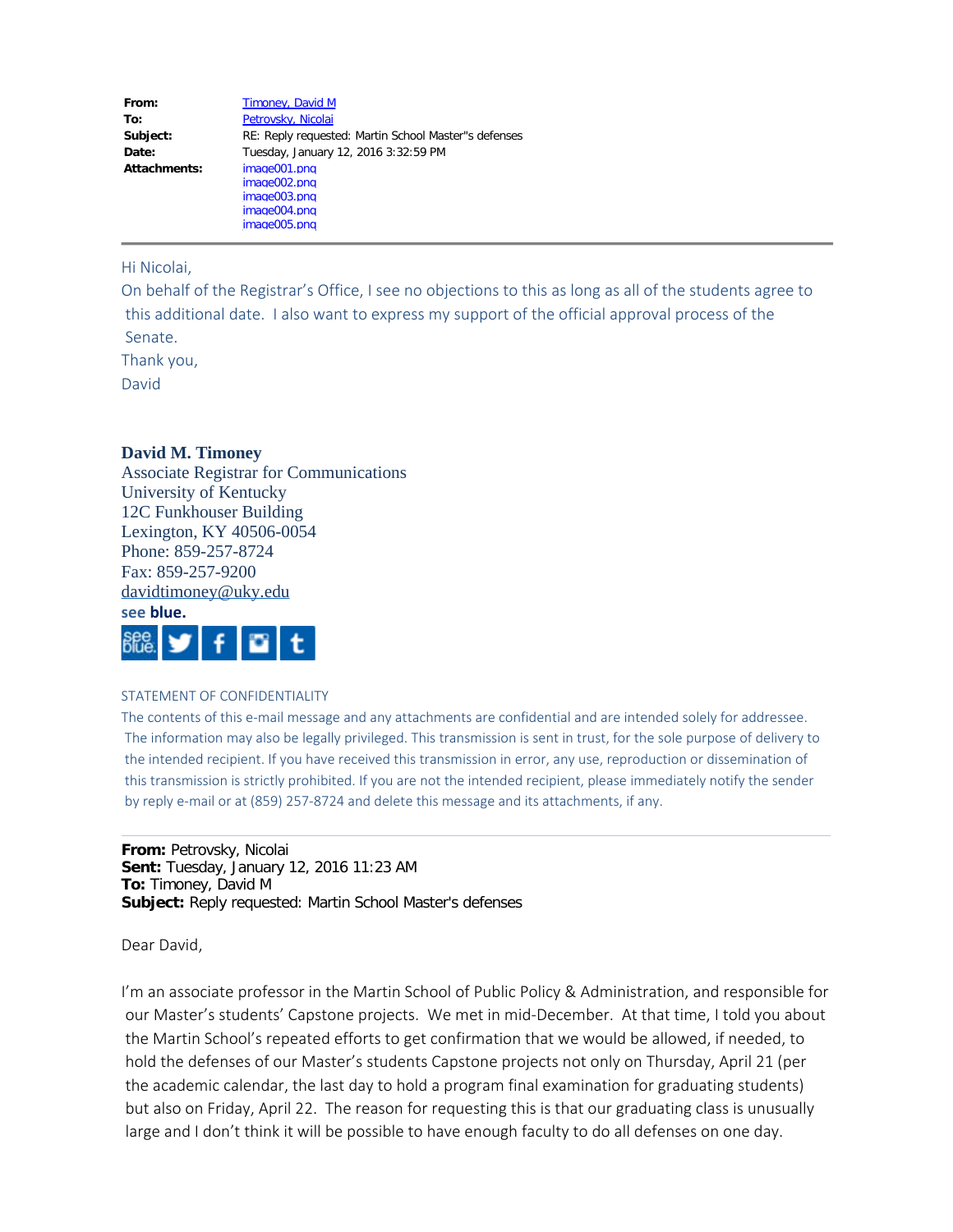During our meeting, I learned that our staffs' multiple attempts at communication about this issue had not received a response because a Senate Council staff member had raised concerns (though not to the Martin School). During our in-person meeting, I first learned about these concerns. The Senate Council staff member is correctly reading the University's rules, so I have to go through a formal process to request a one-day extension to the April 21 deadline for our Master's defenses.

During our meeting, you suggested that the Registrar's office would have no problem with a one-day extension.

Would you mind replying to this email confirming that there are no concerns from the point of view of the Registrar's office? If you would like to discuss further, I'm happy to make an appointment with you.

I'm terribly sorry to bother you with this, but we have to follow the University's process, and have to do so in an expeditious manner to reduce the uncertainty all this has caused our students.

Thank you so much.

Best wishes,

Nicolai Petrovsky Associate Professor, Martin School, University of Kentucky <http://www.petrovsky.ws/>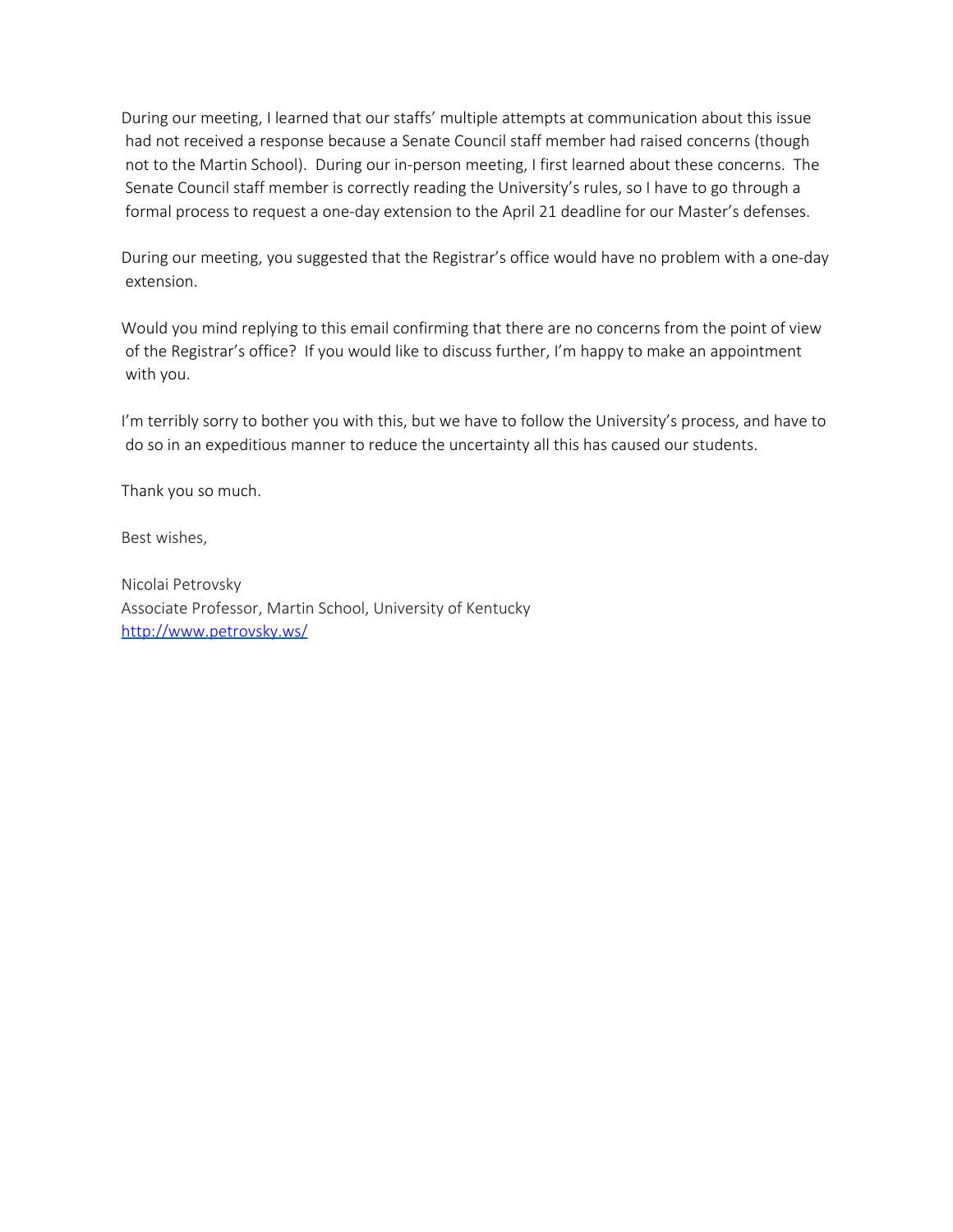Hi Nicolai:

The Graduate School has no concerns whatsoever with the Martin School holding some capstone defenses on April 22nd.

Very best,

Brian

Brian A. Jackson, Ph.D. Senior Associate Dean The Graduate School University of Kentucky Lexington, KY 40506-0033

Tel: 859.257.7126 E-mail: brian.jackson@uky.edu Web: www.gradschool.uky.edu

**From:** Petrovsky, Nicolai **Sent:** Tuesday, January 12, 2016 2:21 PM **To:** Jackson, Brian A **Cc:** Toma, Eugenia F **Subject:** Martin School Capstone defenses

Dear Brian,

My name is Nicolai Petrovsky. I'm an associate professor in the Martin School. This year, I'm responsible for our Master's students' Capstone projects. We normally hold the Capstone defenses in the third week of April. The Capstone defenses serve as the final comprehensive exams for our Master's program. This year, we have a large group of students, and so we can't hold all defenses on the same day. The academic calendar sets April 21 as the last day to hold final exams for graduating students. The Martin School would like to have the option to hold some defenses on April 22.

In the past, we had gotten informal approval for this, but a Senate Council staff member has informed us that we have to gain formal approval from the Senate Council. For the approval it would be necessary for you to reply to this email stating that the Graduate School has no concerns about the Martin School holding some of our Master's defenses on April 22.

If you agree that the Graduate School has no concerns about the Martin School holding some Master's defenses on April 22, would you mind replying to this email saying so?

If you would like to discuss any concerns, I'm more than happy to meet with you or talk over the phone. Please just let me know.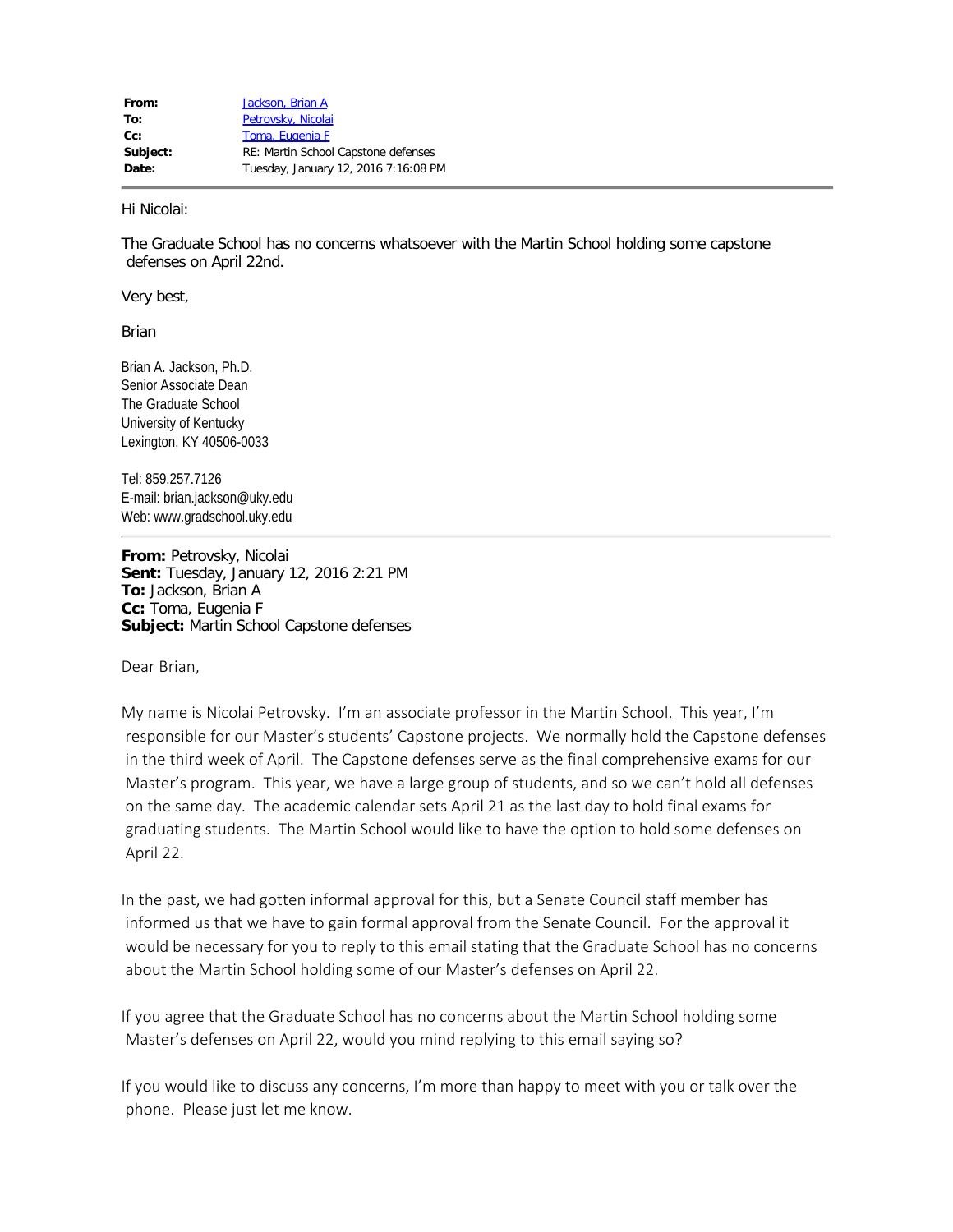For your information, at the bottom of this email I have pasted the draft request to the Senate Council.

My colleagues and I are terribly sorry to waste your time with such a matter but the Martin School has to follow the rules.

Best wishes,

Nicolai Petrovsky Associate Professor, Martin School, University of Kentucky <http://www.petrovsky.ws/>

## DRAFT

From: Nicolai Petrovsky, associate professor, Martin School of Public Policy & Administration To: Senate Council Date: January XX, 2016 Re: Asking for one-time permission to hold Master's defenses one day later than allowed by the academic calendar

Dear Members of the Senate Council,

The University of Kentucky's academic calendar [\(http://www.uky.edu/registrar/content/spring-2016](http://www.uky.edu/registrar/content/spring-2016-semester) [semester](http://www.uky.edu/registrar/content/spring-2016-semester) ) sets Thursday, April 21, 2016 as the Last day for candidates for a May 2016 degree to sit for a final examination. For Master's degree candidates in Martin School of Public Policy & Administration, the defense of the Capstone project serves as the final examination. We always hold these defenses for all students on the same day or set of days, as late in the semester as possible. Each defense involves three faculty members and a practitioner.

As this year's graduating class is large (about 30), it will not be feasible to schedule everyone on April 21. Therefore, some defenses would most likely have to be held one day before or after. As it will be less difficult to get faculty and practitioners to participate on a Friday than on a Wednesday, we would like to have the option to hold some defenses on Friday, April 22, 2016.

Any student with a conflict on April 22 would be scheduled on April 21.

Per Senate Council rule 2.1.3.B, the Senate Council can make minor changes in a University Calendar such as the academic calendar. I would like to request such a change, namely to give one-time permission to the Martin School of Public Policy & Administration to hold some of our Master's defenses on Friday, April 22, 2016.

PENDING: [The Registrar's Office and Brian Jackson, chair of the Graduate Council, both have confirmed that there are no problems with this request.] The Martin School students have been informed by email about the need to potentially hold defenses across two days by our Director of Graduate Studies, Professor Genia Toma on December 15, 2015 at 2:56pm. This email includes a clear statement that we will offer accommodation to all students with a conflict. This email is attached. At this time, no student has indicated a conflict.

If this request were not approved, we would likely have to hold some defenses on Wednesday, April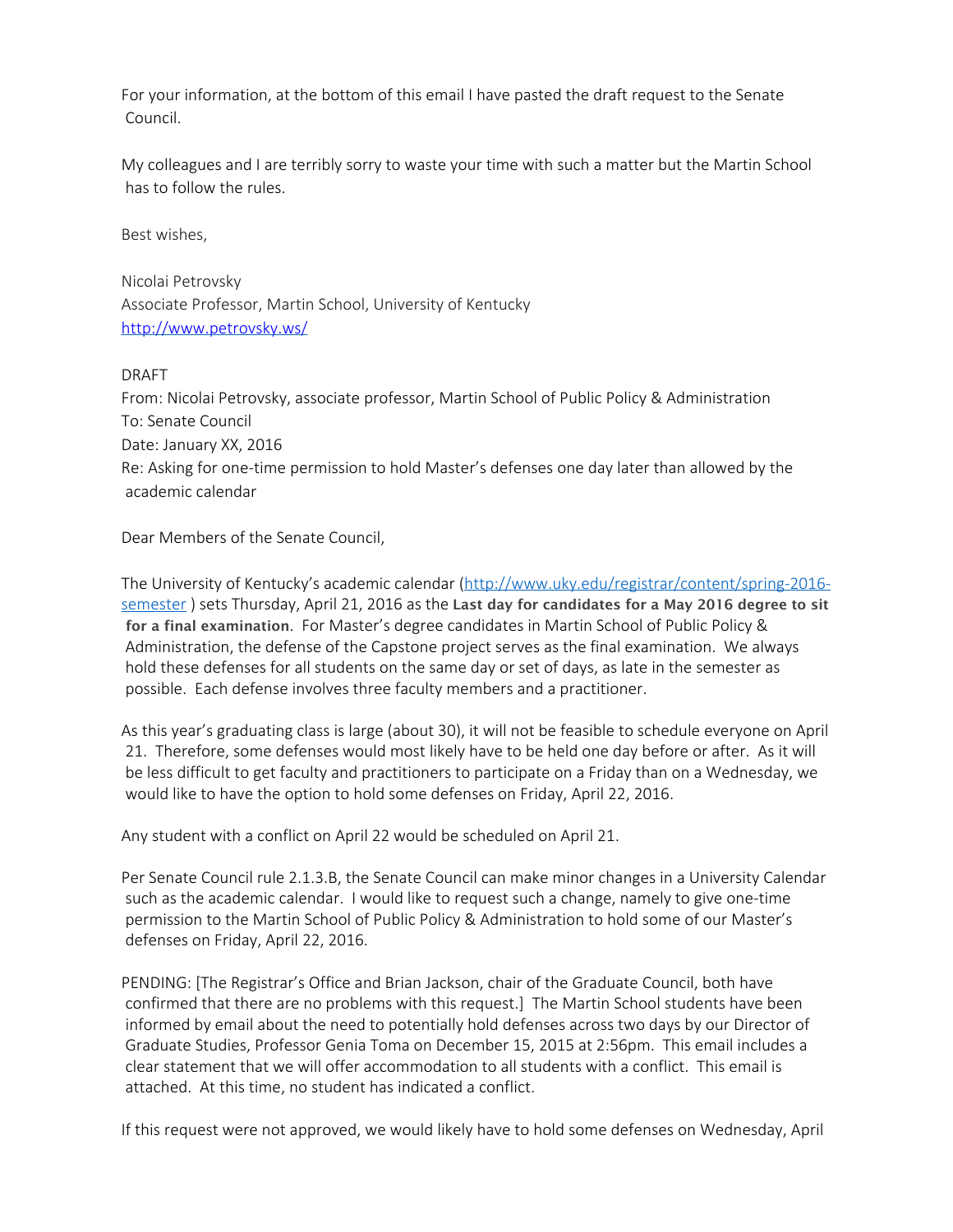20, which would adversely affect those students as their preparation time would be shortened.

Thank you very much for your consideration.

[SIGNATURES GO HERE] Nicolai Petrovsky **Merl Hackbart** Eugenia Toma **Merl Hackbart** Director of Graduate Studies **Interim Director of the**  Martin (Master's programs) School